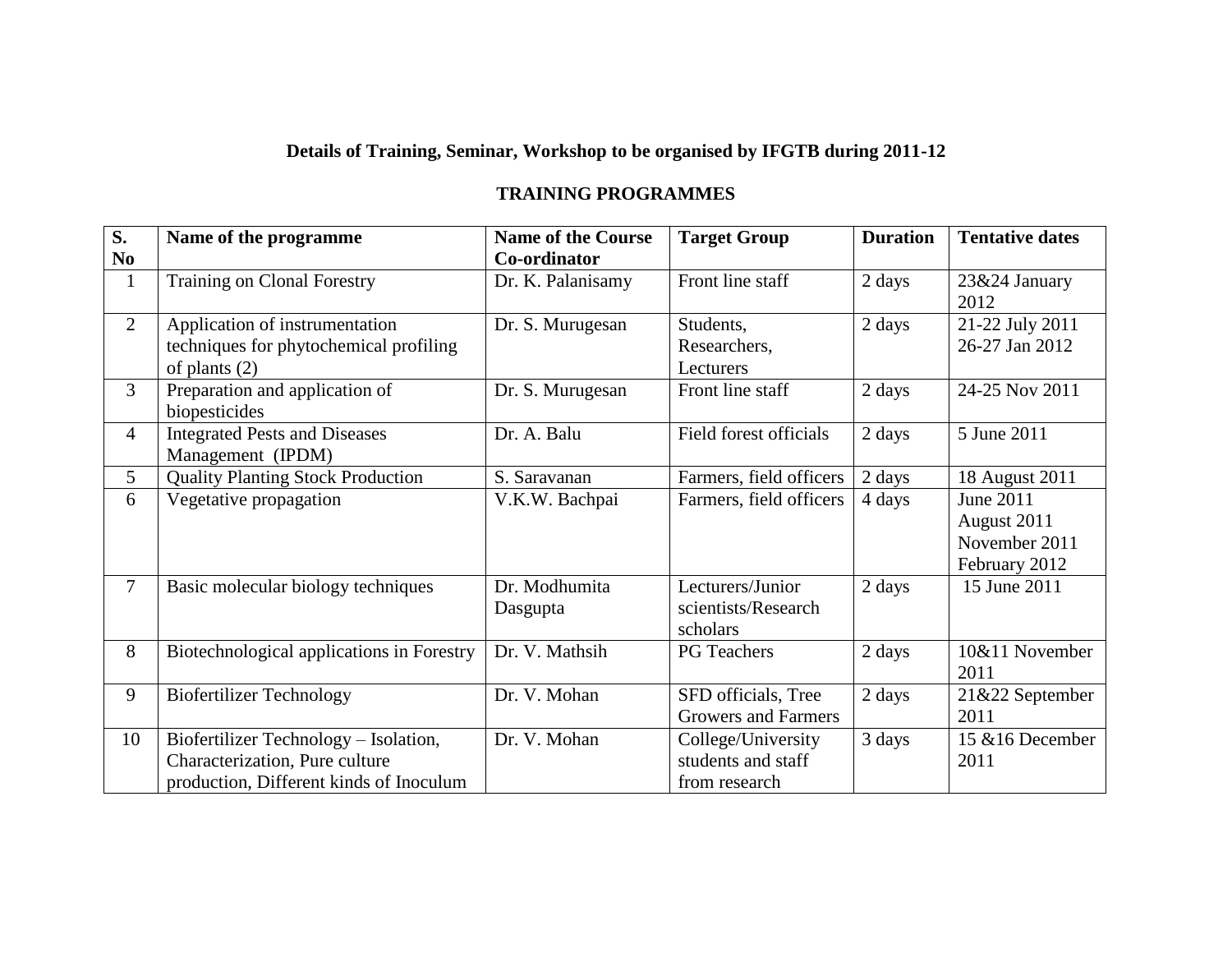|    | Mass Production and Application<br>methods    |                          | organizations                                            |         |                                   |
|----|-----------------------------------------------|--------------------------|----------------------------------------------------------|---------|-----------------------------------|
| 11 | Isozyme and Protein Gel Electrophoresis       | Dr. A. Santhi            | <b>Students</b>                                          | $1$ day | 18 October 2011                   |
| 12 | Nursery and Plantation technologies           | Dr. A.<br>Vijayaraghavan | <b>Farmers of Southern</b><br>districts of Tamil<br>Nadu | $1$ day | 15 July 2011                      |
| 13 | Technologies for fast growing tree<br>species | Dr. C. Buvaneswaran      | <b>Farmers of Northern</b><br>districts of Tamil<br>Nadu | 1 day   | 19 August 2011                    |
| 14 | Agroforestry and farm forestry                | Shri S. Saravanan        | <b>Farmers of Western</b><br>districts of Tamil<br>Nadu  | $1$ day | 16 September<br>2011              |
| 15 | <b>Forest Genetic Resource Management</b>     | Sh. Jayaraj              | <b>IFS</b> Officers                                      | 5 days  | As per approval of<br><b>MoEF</b> |